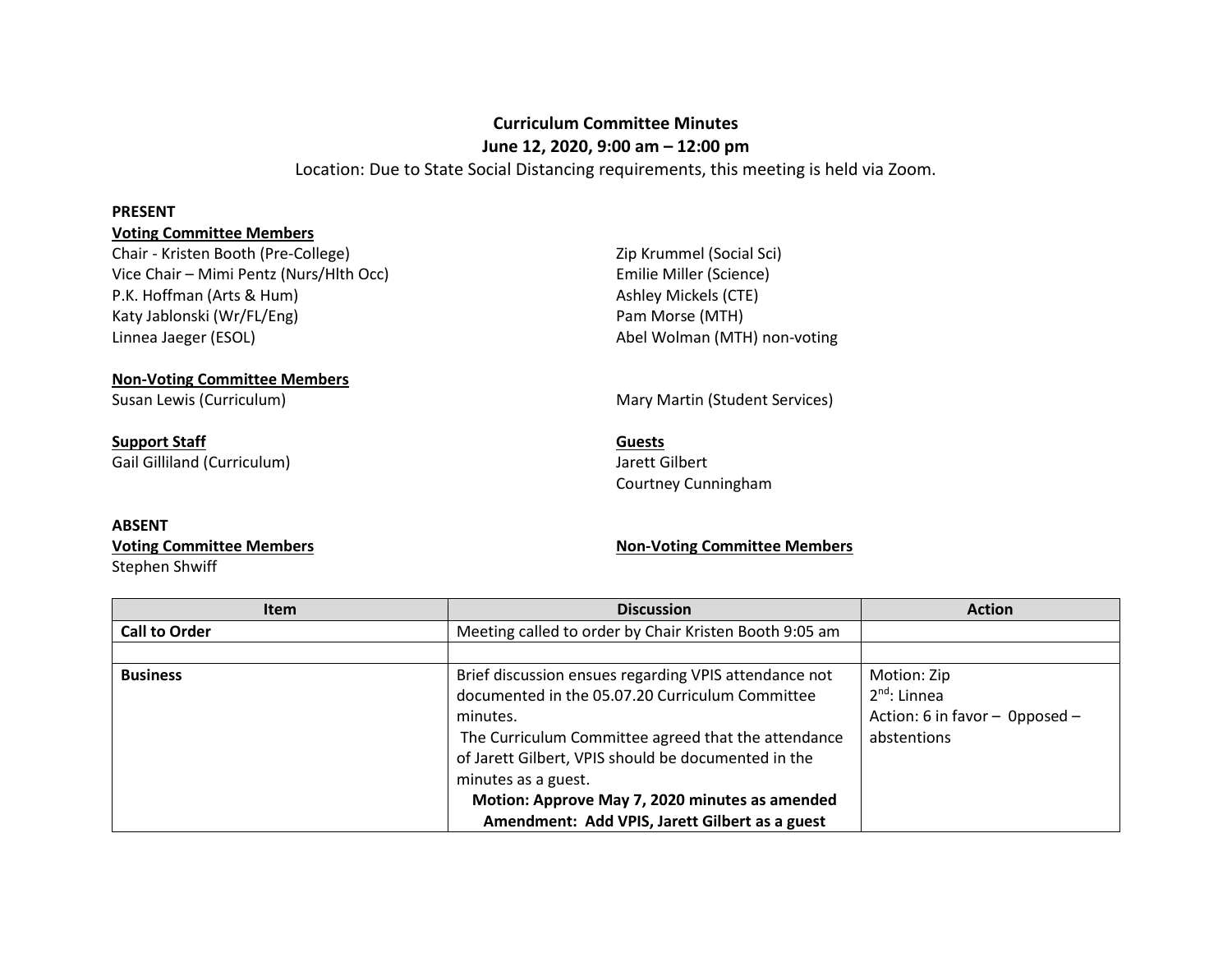| <b>Submissions</b>                                              |                                                                                                                                                                                                                                                                                                                                                                                                                                                                                                                                                                                                                                                                                                                                                                                                                                                                                                                          |                                                                                      |
|-----------------------------------------------------------------|--------------------------------------------------------------------------------------------------------------------------------------------------------------------------------------------------------------------------------------------------------------------------------------------------------------------------------------------------------------------------------------------------------------------------------------------------------------------------------------------------------------------------------------------------------------------------------------------------------------------------------------------------------------------------------------------------------------------------------------------------------------------------------------------------------------------------------------------------------------------------------------------------------------------------|--------------------------------------------------------------------------------------|
| • ECE 223 Supporting Dual Language<br>Learners (New CTE Course) | Courtney Cunningham presents ECE 223, new CTE<br>course.<br>Brief discussion ensues regarding the age<br>appropriateness of the course. How is birth to 5<br>language skill assessed? It is clarified that the course is<br>designed to support language development.<br>This course will be revised for additional content and it<br>will be brought back through the Curriculum Committee<br>again next year.<br>There is no textbook, however students will be provided<br>material throughout the week during class.<br>Psychometric evaluation technique is questioned.<br>"Big 5" is specific training material that has been created<br>and used in Early Childhood Education. This is Head Start<br>material. It will be used in this course. It is noted that<br>the term "Big 5" is also used in psychological testing. It is<br>a different than the Head Start material<br><b>Motion: Approve as written</b> | Motion: Zip<br>$2nd$ Pam<br>Action: 8 in favor $-0$ Opposed $-0$<br>abstentions      |
| Consent Agenda (adding elective<br>to ECE AAS)                  | Ashley Mickels presents the consent agenda to add ECE<br>223 as an elective to the ECE AAS. This year ECE 223 will<br>run as an elective. Next year, the course will be added as<br>a required course. Change not be made until 20-21 due<br>to the 30% State ruling.<br>Abel leaves.                                                                                                                                                                                                                                                                                                                                                                                                                                                                                                                                                                                                                                    | Motion: Linnea<br>$2nd$ : Pam<br>Action: 8 in favor $-0$ Opposed $-0$<br>abstentions |
|                                                                 | <b>Motion: Approve as written</b>                                                                                                                                                                                                                                                                                                                                                                                                                                                                                                                                                                                                                                                                                                                                                                                                                                                                                        |                                                                                      |
|                                                                 |                                                                                                                                                                                                                                                                                                                                                                                                                                                                                                                                                                                                                                                                                                                                                                                                                                                                                                                          |                                                                                      |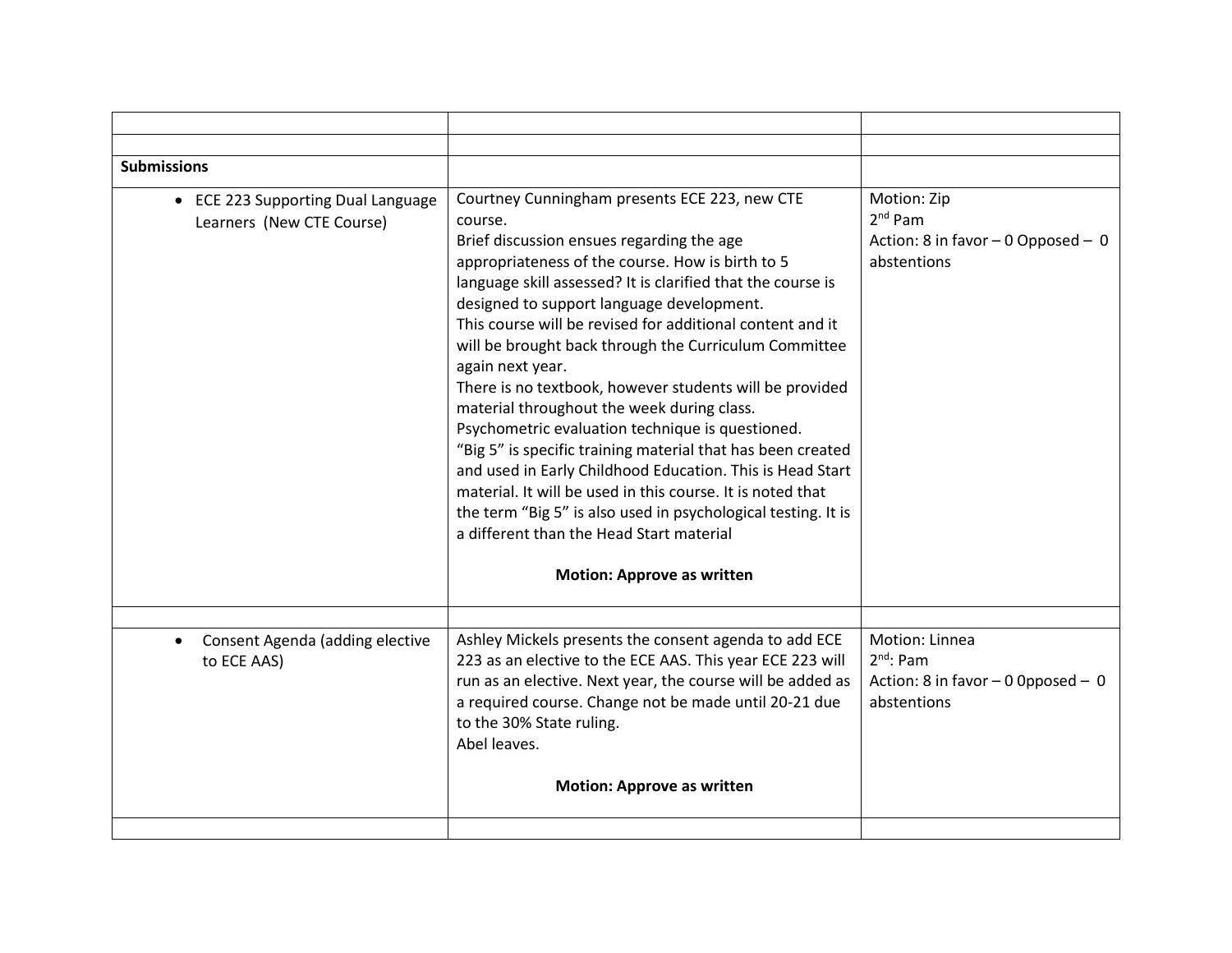| <b>Discussion Items:</b>               |                                                                                                                                                                                                                                                                                                                                                                                                                                                                                                                                                                                                                                                                              |                                                                                                     |
|----------------------------------------|------------------------------------------------------------------------------------------------------------------------------------------------------------------------------------------------------------------------------------------------------------------------------------------------------------------------------------------------------------------------------------------------------------------------------------------------------------------------------------------------------------------------------------------------------------------------------------------------------------------------------------------------------------------------------|-----------------------------------------------------------------------------------------------------|
| Jarett's joining the CC                | The Curriculum Committee welcomes Jarett as a non-<br>voting member. It was noted that in the past the VPIS'<br>attendance and joining into conversation has been<br>welcomed.<br>Jarett assures the Curriculum Committee that this work<br>needs to be faculty lead and driven. He would like to see<br>the Dean of General Ed on the Curriculum Committee.<br>The Charter would need to be revised if Jarett is added<br>as an official non-voting member. The expectation<br>would be that he would attend every Curriculum<br>Committee meeting.<br>Jarett is supportive of either charter change or not. He is<br>planning to attend each Curriculum Committee meeting. |                                                                                                     |
|                                        |                                                                                                                                                                                                                                                                                                                                                                                                                                                                                                                                                                                                                                                                              |                                                                                                     |
| Charter Review and Update<br>$\bullet$ | Extensive discussion ensues around Charter review. The<br>last Charter revision was 11.8.18.<br>Article I: Membership and Meetings<br>Section 1.01 Members:<br>A. Voting Members<br>1. "One faculty member from each academic<br>department. Faculty representation must                                                                                                                                                                                                                                                                                                                                                                                                     | #1 Motion: Katy<br>$2nd$ : Linnea<br>Action: 8 in favor - 0 opposed - 0<br>abstentions              |
|                                        | include:"<br>• "must" is questionable. After discussion it<br>is determined the CC is good with<br>including "must"                                                                                                                                                                                                                                                                                                                                                                                                                                                                                                                                                          | #2 Motion: Zip<br>2 <sup>nd</sup> : Linnea<br>Action: 8 in favor $-$ 0 opposed $-$ 0<br>abstentions |
|                                        | • "Adjunct" Adjunct representation is<br>desired and It is necessary in some<br>departments as they only consist of<br>adjunct.<br>2. A Library representative<br>• Susan presents history of Library<br>representative. The current librarian got a                                                                                                                                                                                                                                                                                                                                                                                                                         | #3 Motion: Linnea<br>$2nd$ : Mimi<br>Action: 8 in favor $-$ 0 opposed $-$ 0<br>abstentions          |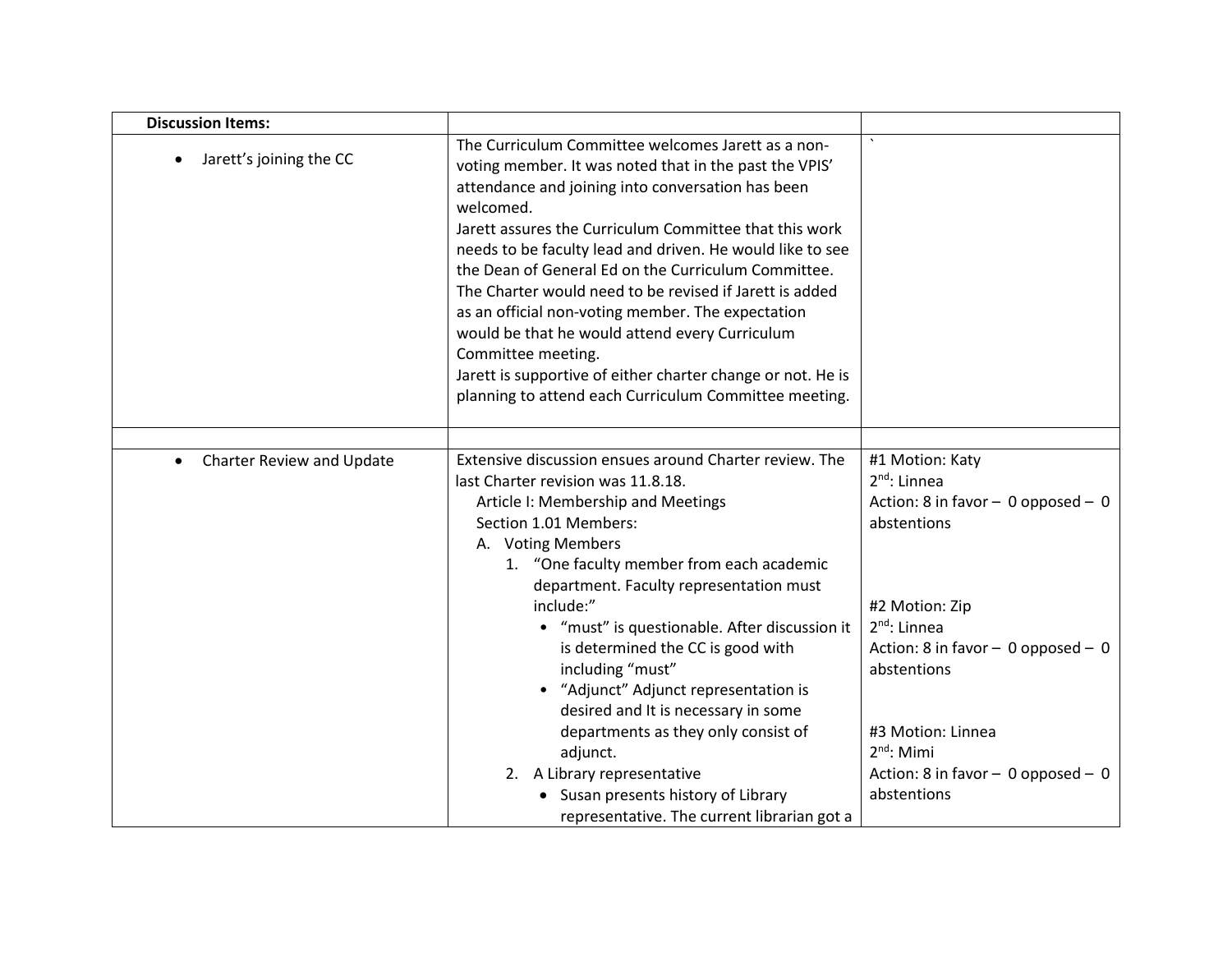| reprieve when he first started. It was<br>important in the past to make sure the<br>library was privy to new curriculum and<br>could support new courses. The Library<br>Director has always been the<br>representative, however, it is not<br>required.<br>Can we keep the librarian as a nonvoting<br>member?<br>• Should a conversation with Dylan take<br>place first? Jarett will check with Dylan.<br>Jarett reports back to the CC that the<br>library currently consists of 3 positions.<br>3. An Instructional Director<br>The intent of the Instructional Director<br>position was specifically to the three<br>deans.<br>Jarett would like to see this changed to<br>"Instructional Dean/Director"<br><b>B. Non-Voting Members</b><br>1. Student Services representative<br>• Would it be advantageous to have an<br>Advising representative on the<br>Curriculum Committee as a non-voting<br>member? Would an advisor have time in<br>their workload to attend? It would be | #4 Motion: Zip<br>2 <sup>nd</sup> : Katy<br>Action: 8 in favor $-$ 0 opposed $-$<br>0 abstentions |
|------------------------------------------------------------------------------------------------------------------------------------------------------------------------------------------------------------------------------------------------------------------------------------------------------------------------------------------------------------------------------------------------------------------------------------------------------------------------------------------------------------------------------------------------------------------------------------------------------------------------------------------------------------------------------------------------------------------------------------------------------------------------------------------------------------------------------------------------------------------------------------------------------------------------------------------------------------------------------------------|---------------------------------------------------------------------------------------------------|
| helpful to have an advising voice in the<br>room as a non-voting member. It would<br>be a duplication with the Registrar on the<br>Curriculum Committee. The Registrar has                                                                                                                                                                                                                                                                                                                                                                                                                                                                                                                                                                                                                                                                                                                                                                                                               |                                                                                                   |
| agreed to take back information to the<br>advising team.                                                                                                                                                                                                                                                                                                                                                                                                                                                                                                                                                                                                                                                                                                                                                                                                                                                                                                                                 |                                                                                                   |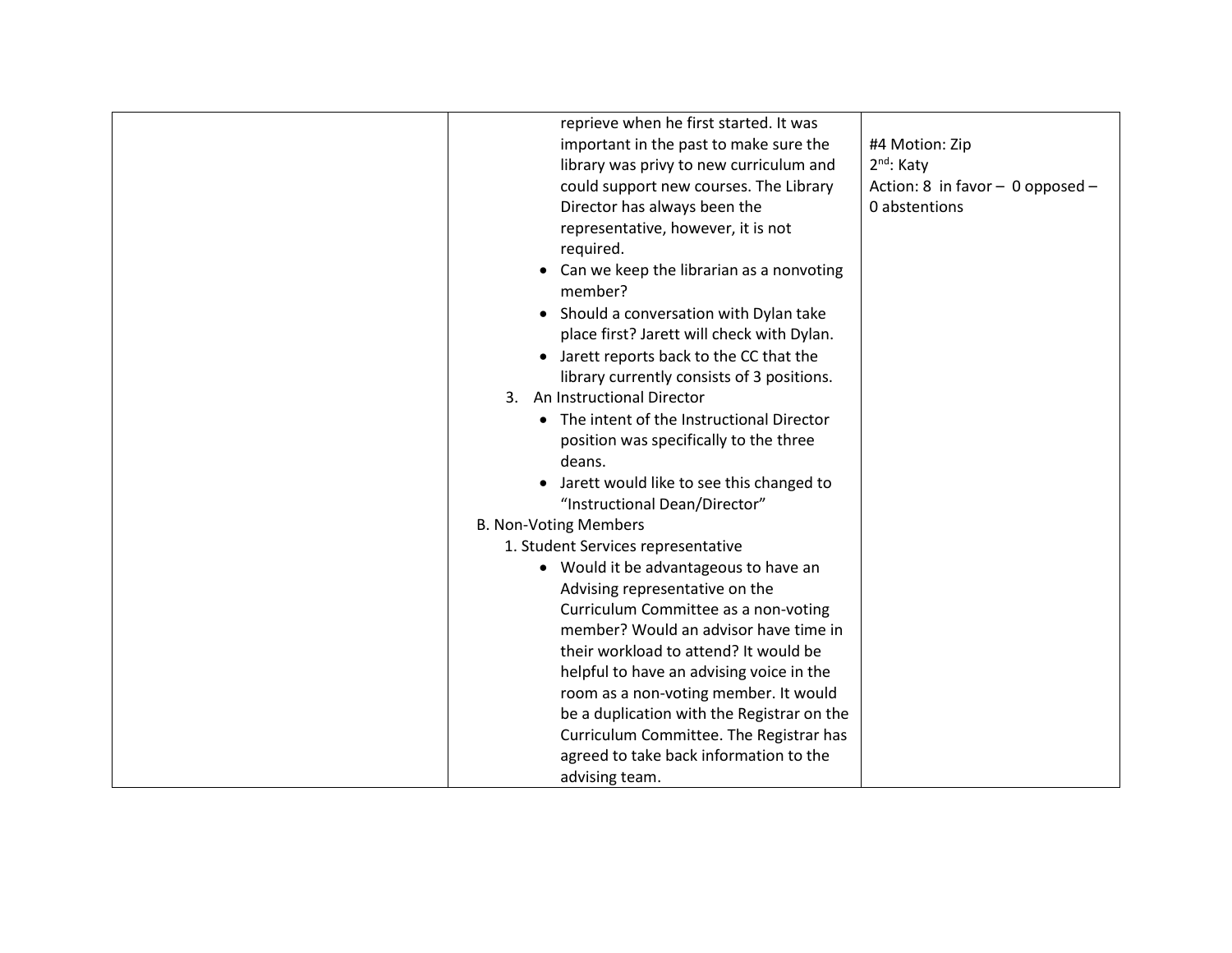| It is noted that the Curriculum Committee          |  |
|----------------------------------------------------|--|
| agenda is already being sent to Mike               |  |
| Taphouse and Gerardo.                              |  |
| Jarett would like to have the VPIS listed          |  |
| as a non-voting member                             |  |
|                                                    |  |
| Zip moves to remove Library representative and add |  |
| VPIS to Non-Voting member. More discussion ensues. |  |
| Zip withdraws his motion.                          |  |
|                                                    |  |
| Section 1.02 Eligibility and Elections             |  |
| A. Committee Member: The Curriculum Committee      |  |
| is good with this section                          |  |
| <b>B.</b> Officers                                 |  |
| 4. "The Vice-Chair becomes the Chair starting      |  |
| with the first meeting of the fall term."          |  |
| The Curriculum Committee revised to:               |  |
| "The Vice-Chair becomes the Chair                  |  |
| starting with the first meeting of the             |  |
| following fall term."                              |  |
| Section 1.03 Meetings                              |  |
| A. "The Committee shall meet eleven times per year |  |
| and additionally as needed (September through      |  |
| June)."                                            |  |
| Discussion ensues. The Curriculum                  |  |
| Committee does not meet in the                     |  |
| summer. It would be advantageous to                |  |
| have a meeting in the summer to allow              |  |
| changes to occur to meet fall and winter           |  |
| schedule. This could be counter to the             |  |
| contract. Most full time faculty do not            |  |
| work in the summer. The courses should             |  |
| be ready in the Spring to prepare for the          |  |
| next year so they can be reflected in the          |  |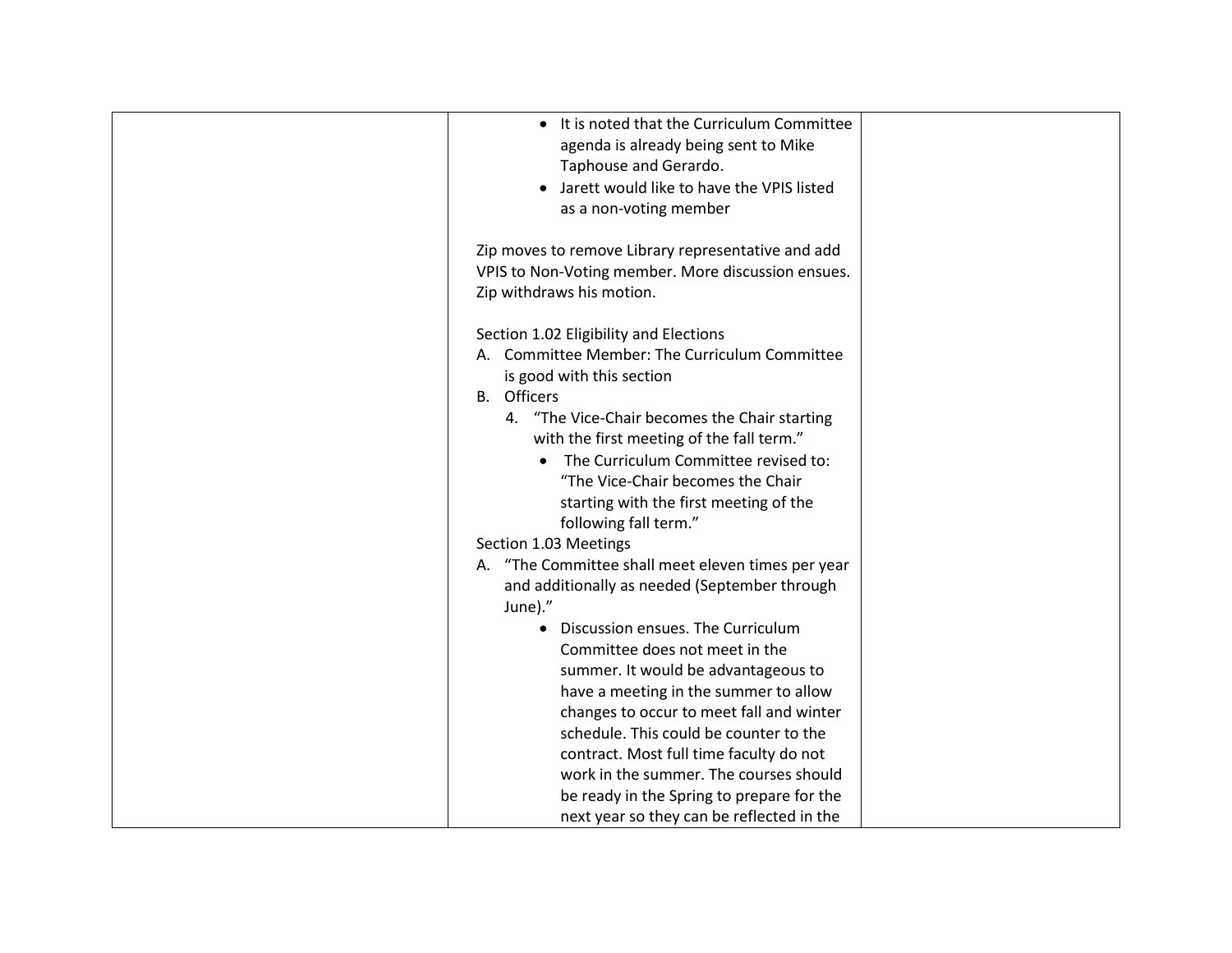| #3 Motion: Section 1:01.B - Add Vice President of<br><b>Instructional Services</b>                                          |  |
|-----------------------------------------------------------------------------------------------------------------------------|--|
| #2 Motion: Section 1:01.A3 - Remove "An<br>Instructional Director", replace with "An<br><b>Instructional Dean/Director"</b> |  |
| #1 Motion: Section 1:01.A.2 - Remove "A Library<br>representative"                                                          |  |
| amendments.                                                                                                                 |  |
| The Curriculum Committee is good with the Charter with                                                                      |  |
| at the orientation and retreat meeting.                                                                                     |  |
| is real need we can take submissions on                                                                                     |  |
| notification to other institutions. If there                                                                                |  |
| an amendment to the catalog and                                                                                             |  |
| contract with the students. Changes that<br>impact the catalog require the posting of                                       |  |
| hours, repeatability. The catalog is the                                                                                    |  |
| should be avoided: Title, credits, contact                                                                                  |  |
| revisions impact catalog entries and                                                                                        |  |
| strategies. On the other hand, some                                                                                         |  |
| outcomes, text/materials, assessment                                                                                        |  |
| impact catalog entries: content,                                                                                            |  |
| some mid-year changes that do not                                                                                           |  |
| academic year. It is possible to make                                                                                       |  |
| revisions in summer term, the start of the                                                                                  |  |
| date. The default is to start curricular                                                                                    |  |
| summer term or at an identified earlier                                                                                     |  |
| changes are requested to go into effect                                                                                     |  |
| catalog. On curriculum submission forms                                                                                     |  |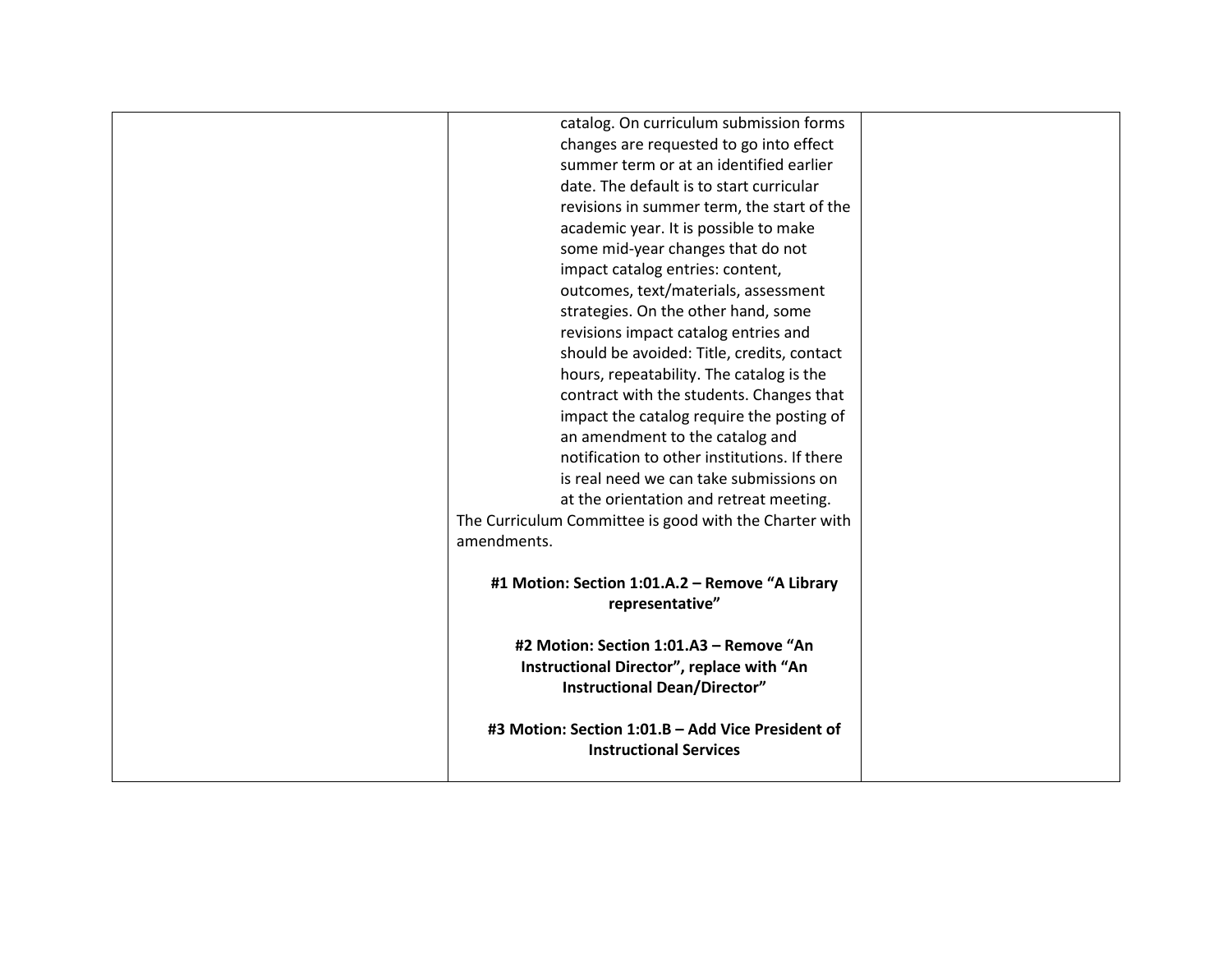|                                                                                               | #4 Motion: Section 1.02.B.4 - Revise to say: "The<br>Vice-Chair becomes the Chair starting with the first<br>meeting of the following fall term."                                                                                                                                                                                                                                                                                                                                      |                                                                                       |
|-----------------------------------------------------------------------------------------------|----------------------------------------------------------------------------------------------------------------------------------------------------------------------------------------------------------------------------------------------------------------------------------------------------------------------------------------------------------------------------------------------------------------------------------------------------------------------------------------|---------------------------------------------------------------------------------------|
|                                                                                               |                                                                                                                                                                                                                                                                                                                                                                                                                                                                                        |                                                                                       |
| Meeting Dates for 2020-21                                                                     | The Curriculum Committee would like to have the<br>orientation meeting on Thursday, September 24, 2020<br>in the morning, $10:00$ am $- 12:00$ pm.<br>The 2020-21 schedule follows the same schedule as<br>2019-20.<br>Proposed CC Dates for 2020-21:<br>Thursday, September 24<br>October 8 and 22<br>November 5 and 19<br>February 11<br>March 4 and 18<br>April 8<br>May 6<br>Retreat date TBD<br>Motion: Accept proposed dates for 2020-21                                         | Motion: Linnea<br>$2nd$ : Mimi<br>Action: 8 in favor $-0$ Opposed $-0$<br>abstentions |
| <b>Related Instruction Definitions</b><br>$\bullet$<br>and Criteria for Standalone<br>Courses | <b>Communication:</b> The Communication Committee is<br>good with this definition, per Kristen, Linnea and Katy.<br>Comm 130 has been inactivated.<br>$\bullet$<br>Comm 140, Comm 214 and Comm 215 were<br>added as fulfilling the communications<br>requirement in the general/transfer degrees.<br>The Communication Committee is good with<br>adding the three Communication (Comm<br>140, 214, and 215) courses to Related<br>Instruction options, per Kristen, Katy and<br>Linnea | Motion: Mimi<br>$2nd$ : Emilie<br>Action: 7 in favor $-1$ opposed $-0$<br>abstentions |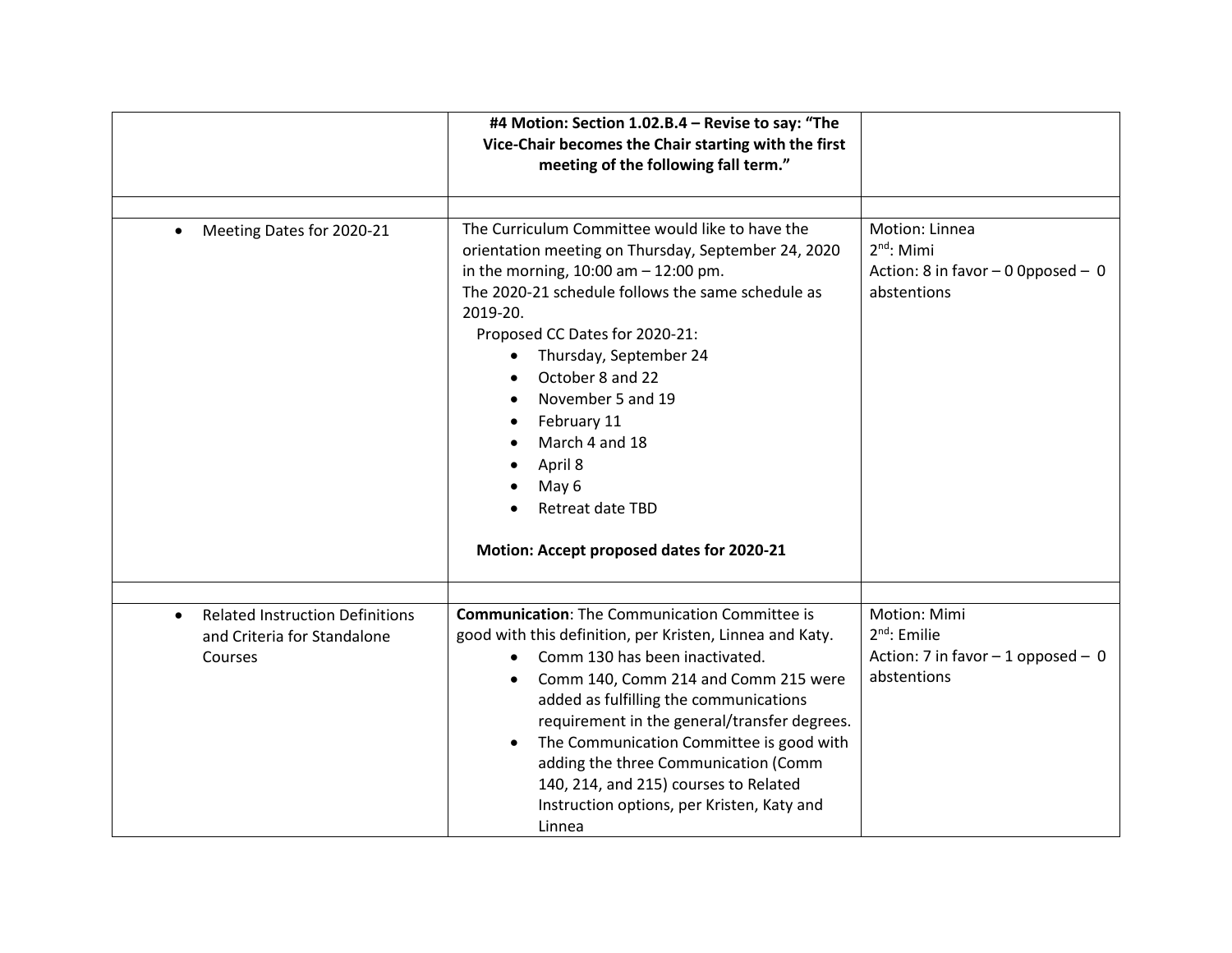|                                                                      | <b>Computation:</b> The Computation Committee is good with<br>this definition, per Emily and P.K.<br>It is noted that science courses will not be<br>used to fulfill RI computation requirement.<br><b>Human Relations: the Human Relations Committee is</b><br>good with this definition, per Zip, Ashley and Mimi.<br>Discussion ensues regarding "Define your<br>personal leadership style and demonstrate how<br>that style can be effective in specific situations."<br>Does this have to be in the course to be part of<br>the Related Instruction course? Yes. This is<br>found in BA 285 and PSY 101. What about BA<br>208 and PSY 216? Could they fill the Related<br>Instruction option? Per Zip, who teaches PSY<br>216, it does not give you the tools to use it.<br>When writing program outcomes, business<br>ethics might work; however, in this context, it is<br>too specific. |  |
|----------------------------------------------------------------------|-------------------------------------------------------------------------------------------------------------------------------------------------------------------------------------------------------------------------------------------------------------------------------------------------------------------------------------------------------------------------------------------------------------------------------------------------------------------------------------------------------------------------------------------------------------------------------------------------------------------------------------------------------------------------------------------------------------------------------------------------------------------------------------------------------------------------------------------------------------------------------------------------|--|
|                                                                      | Motion: approve as amended                                                                                                                                                                                                                                                                                                                                                                                                                                                                                                                                                                                                                                                                                                                                                                                                                                                                      |  |
|                                                                      | Amendment: add Comm 140, Comm 214, and Comm<br>215 as Related Instruction options in                                                                                                                                                                                                                                                                                                                                                                                                                                                                                                                                                                                                                                                                                                                                                                                                            |  |
|                                                                      | Communication                                                                                                                                                                                                                                                                                                                                                                                                                                                                                                                                                                                                                                                                                                                                                                                                                                                                                   |  |
|                                                                      |                                                                                                                                                                                                                                                                                                                                                                                                                                                                                                                                                                                                                                                                                                                                                                                                                                                                                                 |  |
| <b>Course Development Guidelines</b><br>$\bullet$<br>(DRAFT Outline) | Kristen thanks Susan for her hard work of developing the<br>current practices of CGCC in the Course Development                                                                                                                                                                                                                                                                                                                                                                                                                                                                                                                                                                                                                                                                                                                                                                                 |  |
|                                                                      | Guidelines - Draft.                                                                                                                                                                                                                                                                                                                                                                                                                                                                                                                                                                                                                                                                                                                                                                                                                                                                             |  |
|                                                                      | 1. "Definition of what "Development" means for these<br>purposes".                                                                                                                                                                                                                                                                                                                                                                                                                                                                                                                                                                                                                                                                                                                                                                                                                              |  |
|                                                                      | Susan would like to include a description of<br>pay under #1                                                                                                                                                                                                                                                                                                                                                                                                                                                                                                                                                                                                                                                                                                                                                                                                                                    |  |
|                                                                      | 3. "Authorization to proceed from department dean"                                                                                                                                                                                                                                                                                                                                                                                                                                                                                                                                                                                                                                                                                                                                                                                                                                              |  |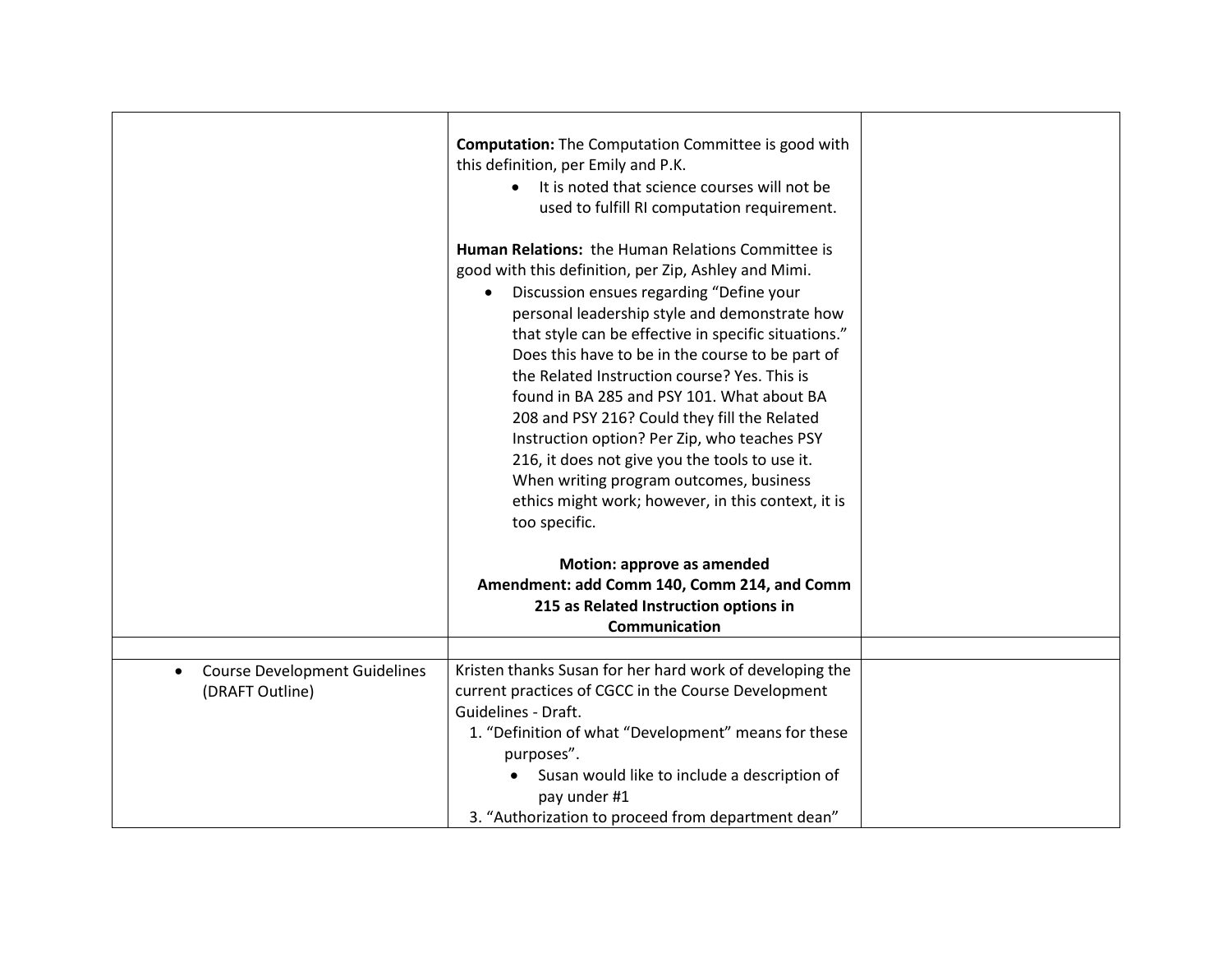| Currently the contract is to be written at this<br>point in the course development process.<br>4.a "LDC, CTE, Occupational Preparatory, and Non-<br>Credit (Pre-College and ESOL) Courses"<br>• Piloting and experimental classes are the<br>same<br>6. Next Steps<br>The Curriculum Committee would like<br>explanation and timeline for how the course<br>has to go to the HECC and other organizations<br>for accreditation before it can be offered at<br>CGCC. This has application to CGCC internal<br>processes and timelines<br>Add glossary of terms<br>Add hyperlinks as needed<br>Attach a flow chart |  |
|------------------------------------------------------------------------------------------------------------------------------------------------------------------------------------------------------------------------------------------------------------------------------------------------------------------------------------------------------------------------------------------------------------------------------------------------------------------------------------------------------------------------------------------------------------------------------------------------------------------|--|
| Brief discussion ensues over the possibility of having<br>courses come to the Curriculum Committee prior to an<br>official submission. Logistics of having the course come<br>to the Curriculum Committee twice might be<br>complicated. The Curriculum Committee agrees the<br>current process is good. Another meeting in the<br>beginning may be too complicated for ECE. The current<br>process is good for ESOL.<br>It is noted that a vote is not needed.<br>Action Item: Susan will flesh out the outline and present<br>a more completed draft at the Orientation meeting next<br>September.             |  |
|                                                                                                                                                                                                                                                                                                                                                                                                                                                                                                                                                                                                                  |  |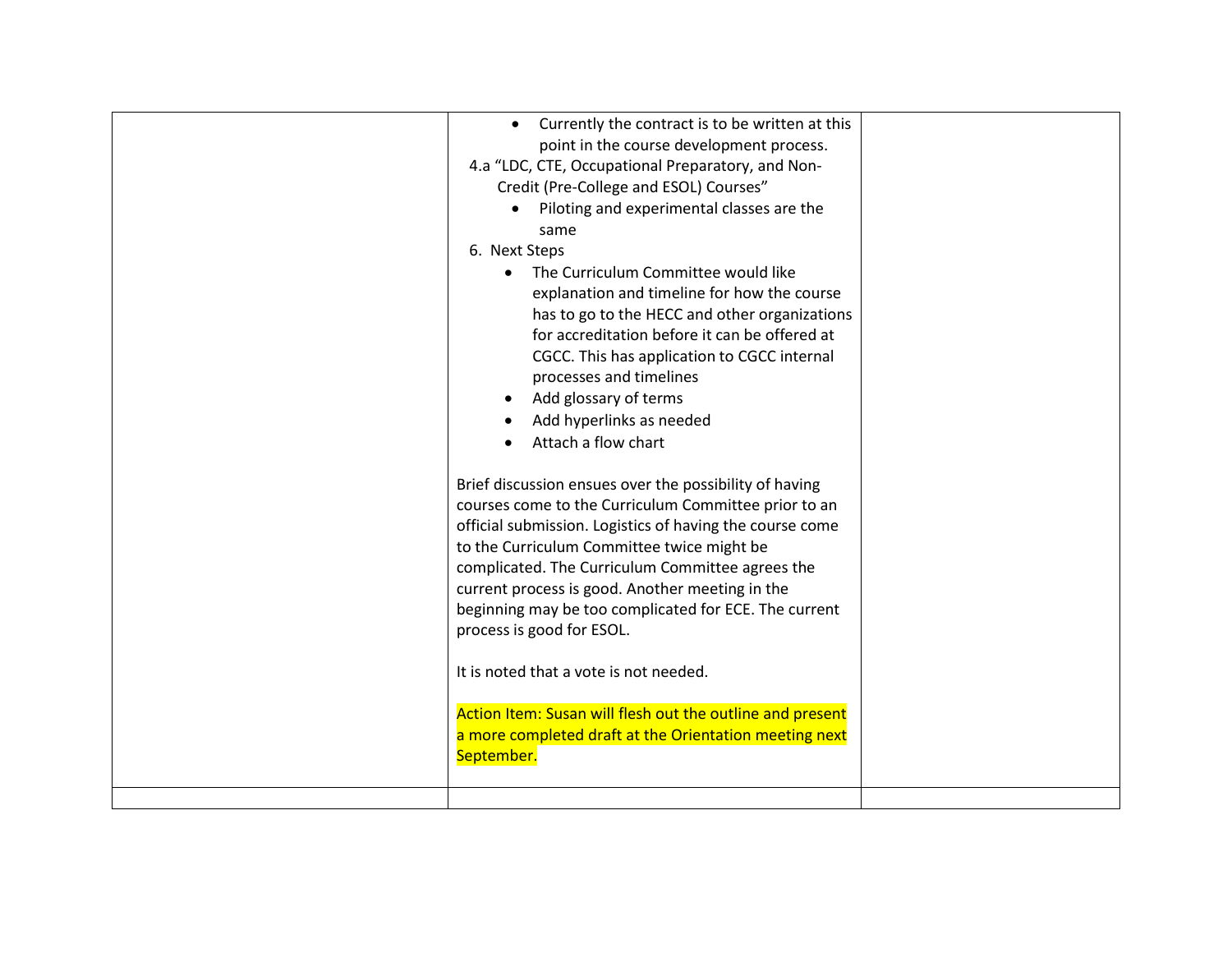| Review of General/Transfer<br>degree Core Requirements<br>ASOT-BUS computer<br>application requirements | Susan presents the review of the General and Transfer<br>degree Core Requirements.<br>Refer to the ASOT Business. The computer<br>applications requirement is an example of<br>what needs review and possible revision.<br>Some requirements are determined by the<br>$\bullet$<br>State and some are our requirements.<br>Options for review of different sections<br>$\bullet$<br>1. Bring guests from related<br>department to help review<br>requirements (for example, invite BA<br>representative to review ASOT-BUS)<br>2. Form subcommittees that would<br>research and bring information back<br>to the CC.<br>CC would prefer option 1.<br>Action Item: Susan will come up with a schedule for<br>review of different degrees including the appropriate<br>department representation.<br>Future Agenda Item: General/Transfer degree Core<br><b>Requirements review</b> |  |
|---------------------------------------------------------------------------------------------------------|-----------------------------------------------------------------------------------------------------------------------------------------------------------------------------------------------------------------------------------------------------------------------------------------------------------------------------------------------------------------------------------------------------------------------------------------------------------------------------------------------------------------------------------------------------------------------------------------------------------------------------------------------------------------------------------------------------------------------------------------------------------------------------------------------------------------------------------------------------------------------------------|--|
|                                                                                                         |                                                                                                                                                                                                                                                                                                                                                                                                                                                                                                                                                                                                                                                                                                                                                                                                                                                                                   |  |
| Pre-College Math courses -<br>teaching multiple courses with<br>separate CCOGs in combination           | Susan presents Pre-College Math course<br>development questions to the Curriculum Committee<br>for discussion. The Pre-College department is working<br>on building the CCOGs for Pre-College courses. The<br>Pre-College Department Chair would like to know if a<br>third CCOG is necessary for the Math combination<br>course.                                                                                                                                                                                                                                                                                                                                                                                                                                                                                                                                                 |  |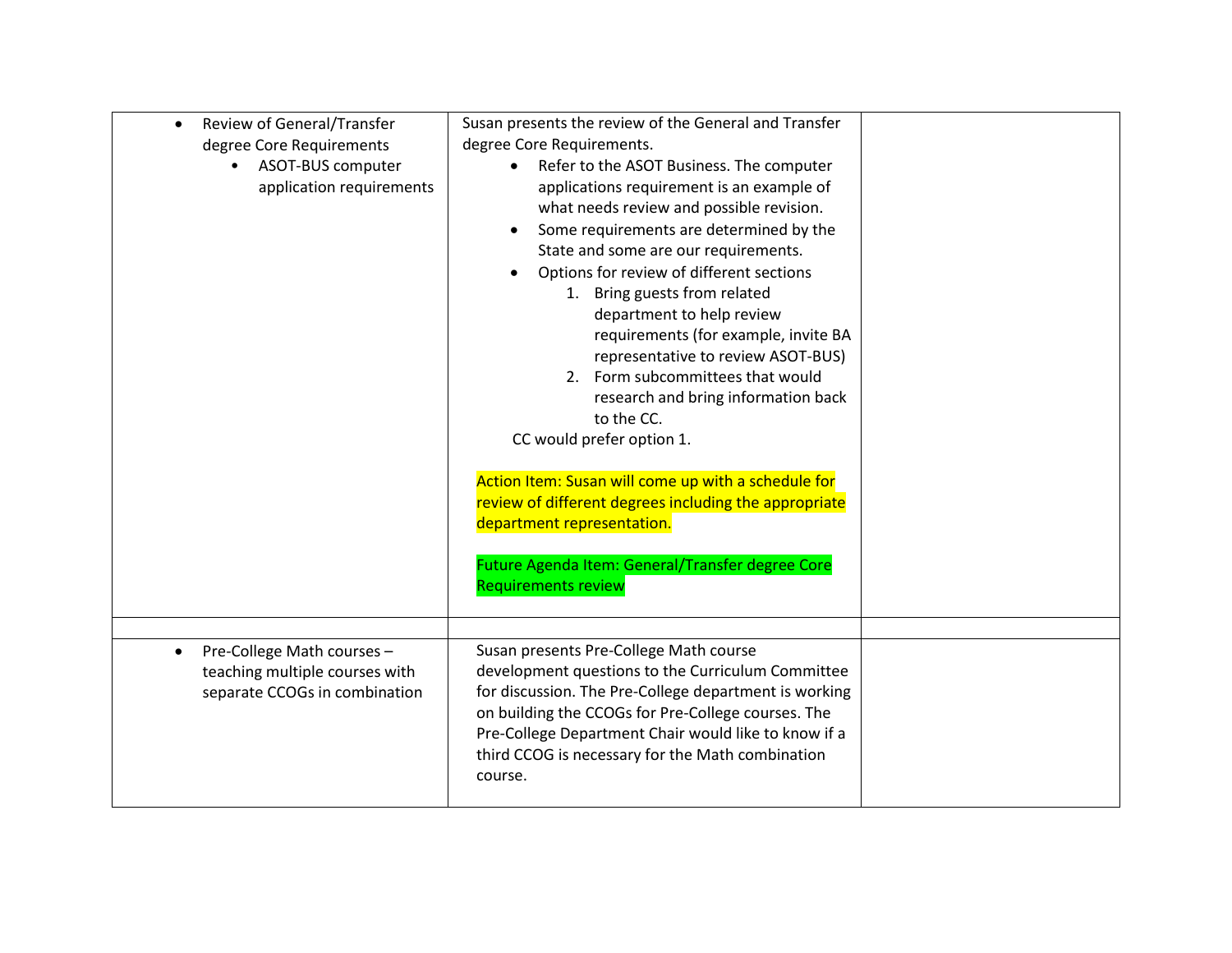|                             | Kristen, Pre-College Reading and Writing instructor,<br>addresses the dilemma of combing courses.<br>Discussion and explanation ensue. In Reading and<br>Writing students are self-paced. Similar to teaching in<br>a one-room school house. Pre-College is noncredit<br>and students can test out after 9 hours. There may<br>not be mastery in the 1 <sup>st</sup> term and the student may<br>need to repeat the course. Population tends to drop<br>over the term. In credit classes courses are combined,<br>for example, Creative Writing and Advanced Creative<br>Writing. Pre-College combines courses. If the course<br>is always being taught together, then you need one<br>CCOG. If it will be taught separate, then 2 separate<br>CCOGs and a third CCOG is not needed.<br>Pre-College Department Chair, Andy Carmichael and<br>Kristen will meet and discuss the courses, titles and<br>CCOGs. Kristen will send Susan an e-mail with details<br>from the meeting with Andy. |  |
|-----------------------------|--------------------------------------------------------------------------------------------------------------------------------------------------------------------------------------------------------------------------------------------------------------------------------------------------------------------------------------------------------------------------------------------------------------------------------------------------------------------------------------------------------------------------------------------------------------------------------------------------------------------------------------------------------------------------------------------------------------------------------------------------------------------------------------------------------------------------------------------------------------------------------------------------------------------------------------------------------------------------------------------|--|
|                             | What is a regionally accredited institution?<br>Accreditation comes to all colleges regionally.<br>Colleges are accredited through regional<br>accreditation bodies, not the state.                                                                                                                                                                                                                                                                                                                                                                                                                                                                                                                                                                                                                                                                                                                                                                                                        |  |
|                             | Abel returns 11:25 am and was informed that this<br>discussion is not about the credited courses, but<br>about non-credited Pre-College math.                                                                                                                                                                                                                                                                                                                                                                                                                                                                                                                                                                                                                                                                                                                                                                                                                                              |  |
|                             | Action Item: Kristen will talk with Pre-College<br>Department Chair, Andy Carmichael, and report back<br>to Susan with details on nature of Pre-College math<br>offerings.                                                                                                                                                                                                                                                                                                                                                                                                                                                                                                                                                                                                                                                                                                                                                                                                                 |  |
|                             |                                                                                                                                                                                                                                                                                                                                                                                                                                                                                                                                                                                                                                                                                                                                                                                                                                                                                                                                                                                            |  |
| Future Topics for 2020 - 21 | Susan lead the discussion about future agenda items.<br>Review of General Program Requirements                                                                                                                                                                                                                                                                                                                                                                                                                                                                                                                                                                                                                                                                                                                                                                                                                                                                                             |  |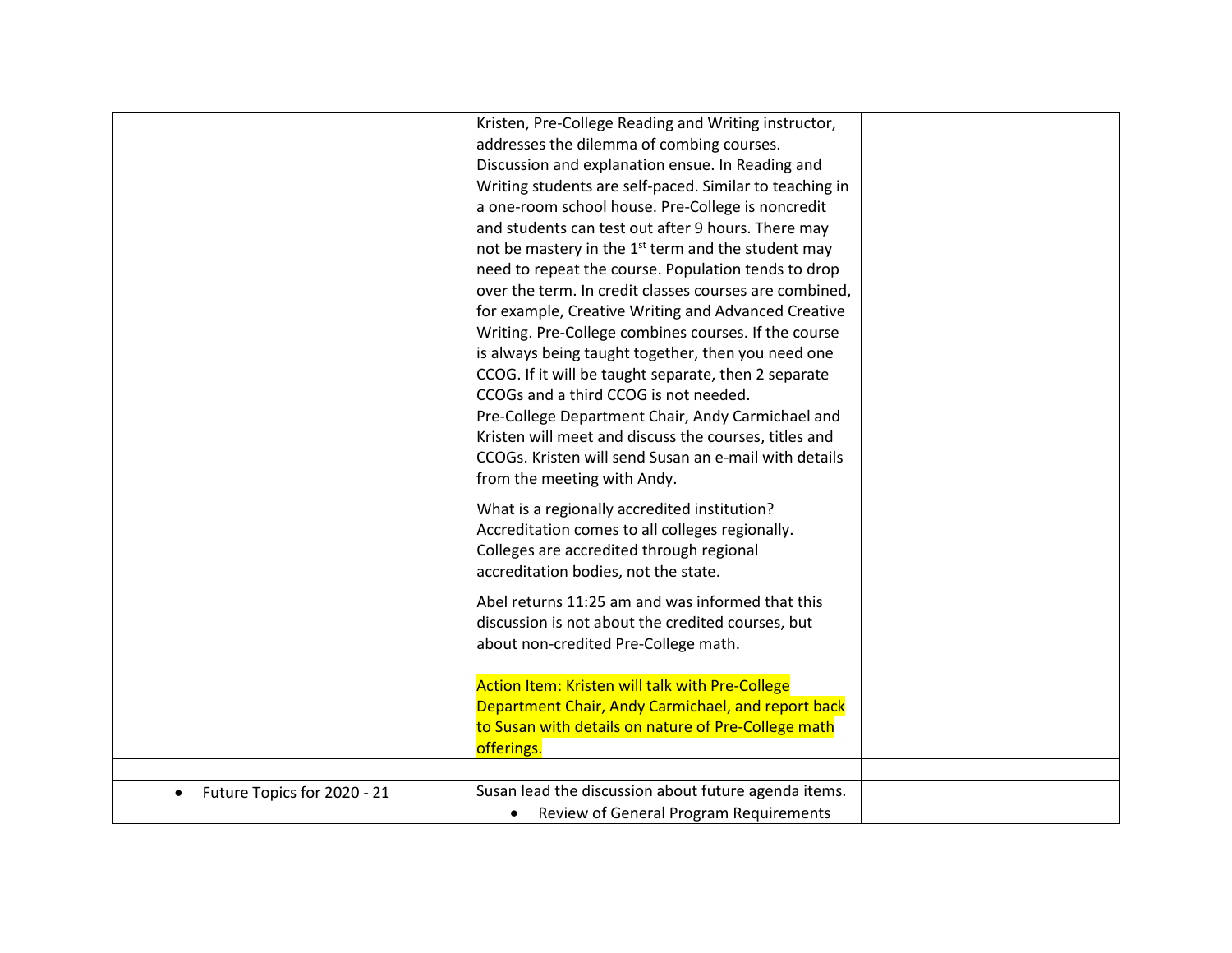| General Education prerequisite standards         |  |
|--------------------------------------------------|--|
| we no longer offer MTH 20. This                  |  |
| could be a recommendation to the                 |  |
| Instructional Council.                           |  |
| Core Learning Outcomes (CLO) and ensuring        |  |
| that students are receiving instruction in all   |  |
| five.                                            |  |
| possibility of splitting CLO #5 into             |  |
| separate Environment and Social                  |  |
| Responsibility                                   |  |
| Potential revision of LIB 101. Citing sources is |  |
| very important in student growth.                |  |
| Suggested options include: Adding                |  |
| LIB 101 as a corequisite to WR 121;              |  |
| adding LIB 101 content to WR 121                 |  |
| and making it a 5 credit course.                 |  |
| Impacts of both options: WR 121 is a             |  |
| requirement to every degree and the              |  |
| change would have to be made to                  |  |
| every degree. Either option would                |  |
| add a credit to every degree.                    |  |
| Availability to all students                     |  |
| Effect of mandatory requirement                  |  |
| APA and MLA course                               |  |
| Clackamas has a 1 credit APA course.             |  |
| CGCC refers students to Zip for APA              |  |
| tutoring.                                        |  |
| APA is used in Science, Social<br>٠              |  |
| Science, and Nursing Health                      |  |
| Occupations                                      |  |
| MLA is used in English and History               |  |
| Zip volunteers to do a quick course              |  |
| outline of a 1 credit APA course                 |  |